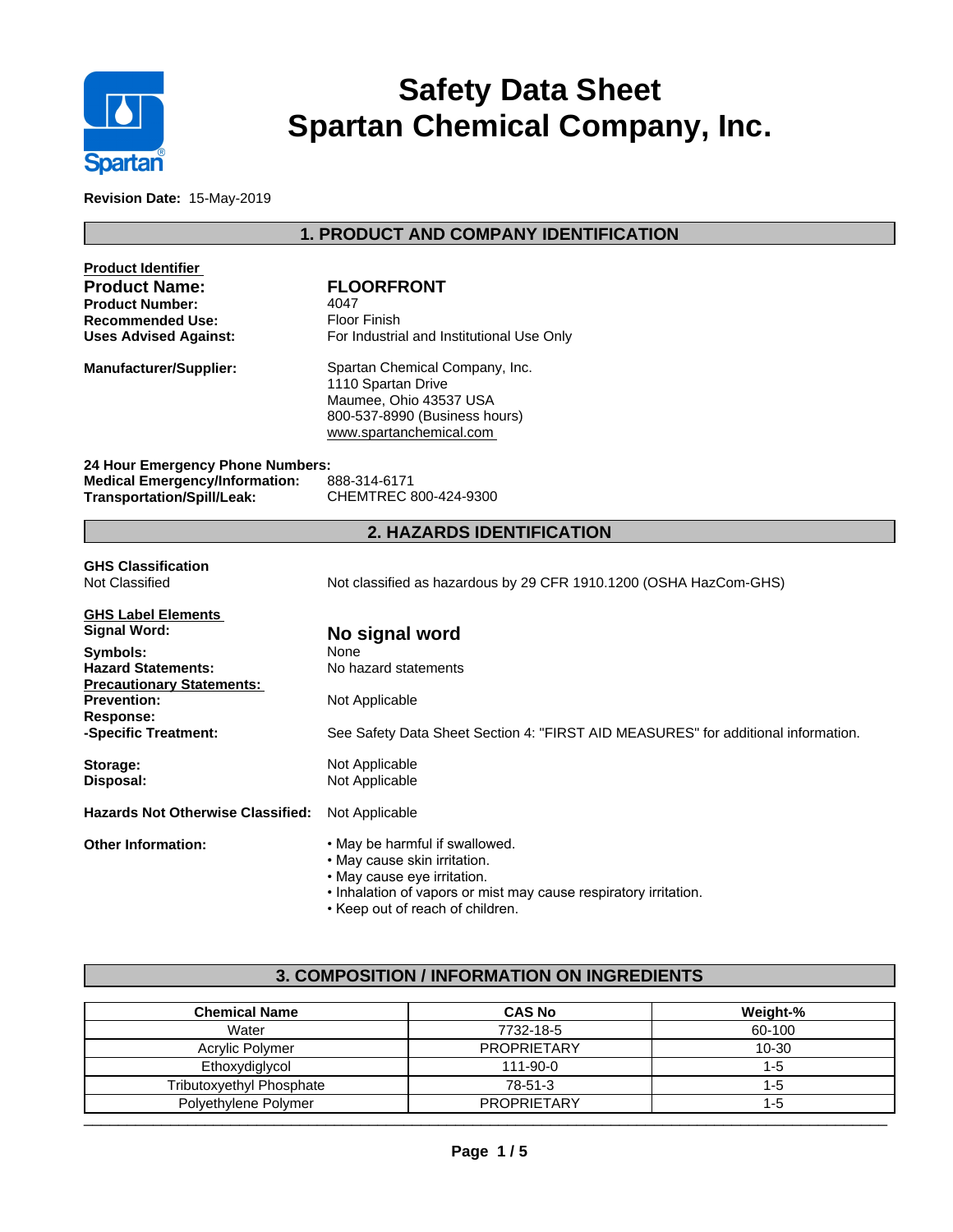ſ

| Styrene/Acrylates Copolymer | 9010-92-8          | -5        |
|-----------------------------|--------------------|-----------|
| Ethylene Copolymer          | 67892-91-5         | $0.1 -$   |
| PPG-2 Propyl Ether          | 29911-27-1         | $0.1 - 1$ |
| Benzisothiazolinone         | 2634-33-5          | <0.       |
| Fluorosurfactant            | <b>PROPRIETARY</b> | <0.       |
| Methylisothiazolinone       | 2682-20-4          | <0∴       |
| Dimethicone                 | 63148-62-9         |           |
| Methylchloroisothiazolinone | 26172-55-4         |           |

Specific chemical identity and/or exact percentage of composition has been withheld as a trade secret.

#### **4. FIRST AID MEASURES**

| -Eye Contact:                                         | Rinse cautiously with water for several minutes. Remove contact lenses, if present and<br>easy to do. Continue rinsing. If eye irritation persists: Get medical attention.<br>Wash with soap and water. If skin irritation occurs: Get medical attention.<br>Remove victim to fresh air and keep at rest in a position comfortable for breathing. Call a<br>poison control center or physician if you feel unwell. |  |
|-------------------------------------------------------|--------------------------------------------------------------------------------------------------------------------------------------------------------------------------------------------------------------------------------------------------------------------------------------------------------------------------------------------------------------------------------------------------------------------|--|
| -Skin Contact:                                        |                                                                                                                                                                                                                                                                                                                                                                                                                    |  |
| -Inhalation:                                          |                                                                                                                                                                                                                                                                                                                                                                                                                    |  |
| -Ingestion:                                           | Rinse mouth. Do NOT induce vomiting. Never give anything by mouth to an unconscious<br>person. Get medical attention if you feel unwell.                                                                                                                                                                                                                                                                           |  |
| <b>Note to Physicians:</b>                            | Treat symptomatically.                                                                                                                                                                                                                                                                                                                                                                                             |  |
|                                                       | <b>5. FIRE-FIGHTING MEASURES</b>                                                                                                                                                                                                                                                                                                                                                                                   |  |
|                                                       |                                                                                                                                                                                                                                                                                                                                                                                                                    |  |
| Suitable Extinguishing Media:                         | Product does not support combustion, Use extinguishing agent suitable for type of<br>surrounding fire                                                                                                                                                                                                                                                                                                              |  |
| <b>Specific Hazards Arising from the</b><br>Chemical: | Dried product is capable of burning. Combustion products are toxic.                                                                                                                                                                                                                                                                                                                                                |  |
| <b>Hazardous Combustion Products:</b>                 | May include Carbon monoxide Carbon dioxide and other toxic gases or vapors.                                                                                                                                                                                                                                                                                                                                        |  |
|                                                       |                                                                                                                                                                                                                                                                                                                                                                                                                    |  |

**Protective Equipment and Precautions for Firefighters:** Wear MSHA/NIOSH approved self-contained breathing apparatus (SCBA) and full protective gear. Cool fire-exposed containers with water spray.

# **6. ACCIDENTAL RELEASE MEASURES**

| <b>Personal Precautions:</b>      | Avoid contact with skin, eyes or clothing. Use personal protective equipment as required.       |
|-----------------------------------|-------------------------------------------------------------------------------------------------|
| <b>Environmental Precautions:</b> | Do not rinse spill onto the ground, into storm sewers or bodies of water.                       |
| <b>Methods for Clean-Up:</b>      | Prevent further leakage or spillage if safe to do so. Contain and collect spillage with         |
|                                   | non-combustible absorbent material, (e.g. sand, earth, diatomaceous earth, vermiculite)         |
|                                   | and place in container for disposal according to local / national regulations (see Section 13). |

## **7. HANDLING AND STORAGE**

| Handle in accordance with good industrial hygiene and safety practice. Wash thoroughly         |
|------------------------------------------------------------------------------------------------|
| after handling.                                                                                |
| Keep containers tightly closed in a dry, cool and well-ventilated place. Keep out of the reach |
| of children. Keep from freezing.                                                               |
| 18 months from date of manufacture.                                                            |
|                                                                                                |

### **8. EXPOSURE CONTROLS / PERSONAL PROTECTION**

| <b>Occupational Exposure Limits:</b> | None established.                                                                                                                                                                                                                                               |
|--------------------------------------|-----------------------------------------------------------------------------------------------------------------------------------------------------------------------------------------------------------------------------------------------------------------|
| <b>Engineering Controls:</b>         | Provide good general ventilation.<br>If work practices generate dust, fumes, gas, vapors or mists which expose workers to<br>chemicals above the occupational exposure limits, local exhaust ventilation or other<br>engineering controls should be considered. |
| <b>Personal Protective Equipment</b> |                                                                                                                                                                                                                                                                 |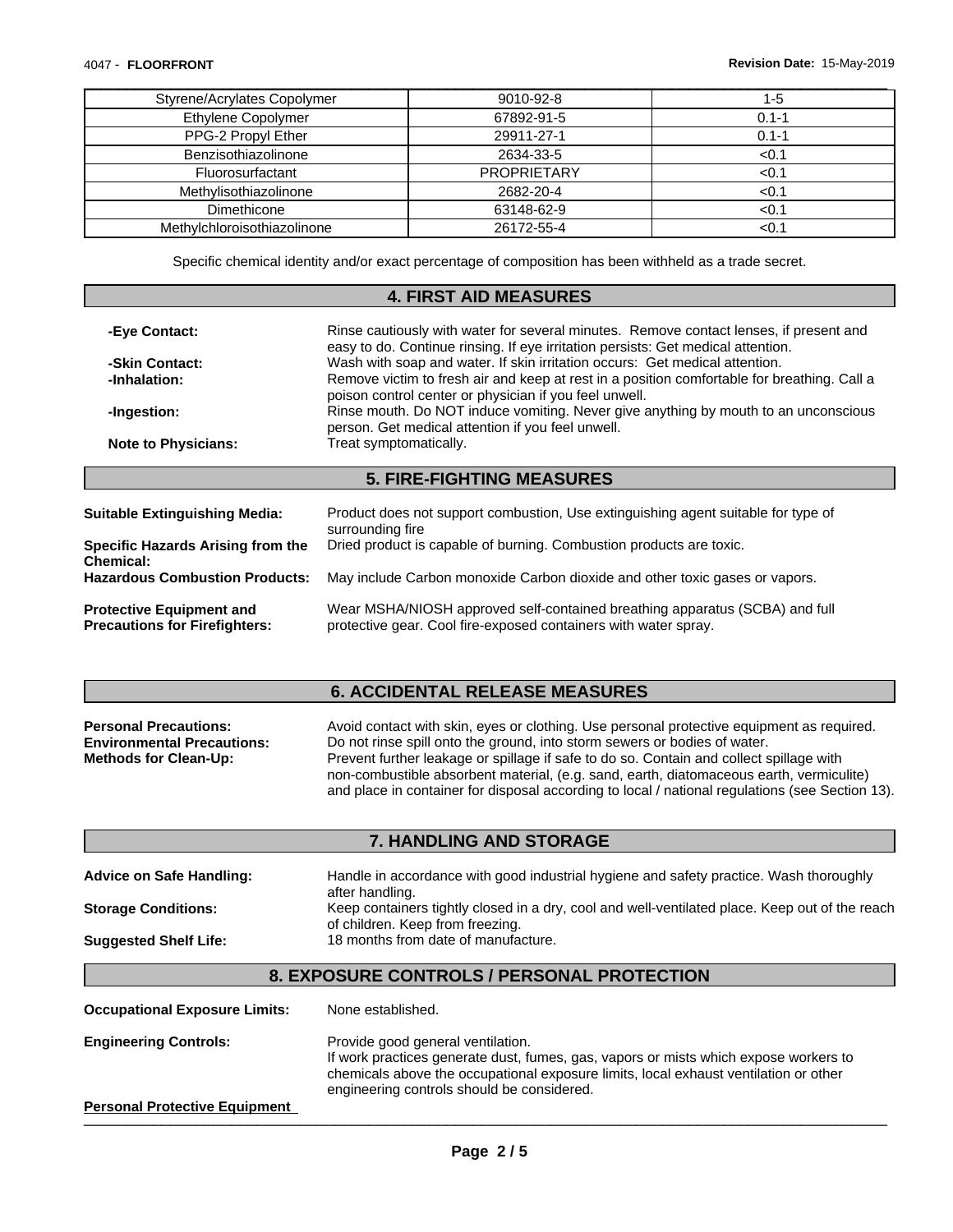| <b>Eye/Face Protection:</b>            | Not required with expected use.                                                                                                                                                                                       |
|----------------------------------------|-----------------------------------------------------------------------------------------------------------------------------------------------------------------------------------------------------------------------|
| <b>Skin and Body Protection:</b>       | Not required with expected use.                                                                                                                                                                                       |
| <b>Respiratory Protection:</b>         | Not required with expected use.<br>If occupational exposure limits are exceeded or respiratory irritation occurs, use of a<br>NIOSH/MSHA approved respirator suitable for the use-conditions and chemicals in Section |
| <b>General Hygiene Considerations:</b> | 3 should be considered.<br>Wash hands and any exposed skin thoroughly after handling.                                                                                                                                 |
|                                        | See 29 CFR 1910.132-138 for further guidance.                                                                                                                                                                         |

# **9. PHYSICAL AND CHEMICAL PROPERTIES**

| Appearance/Physical State:             | Liquid                            |
|----------------------------------------|-----------------------------------|
| Color:                                 | White emulsion                    |
| Odor:                                  | <b>Mild</b>                       |
| pH:                                    | 8.0-9.0                           |
| <b>Melting Point / Freezing Point:</b> | No information available.         |
| Boiling Point / Boiling Range:         | 100 °C / 212 °F                   |
| <b>Flash Point:</b>                    | 100 °C / > 212 °F ASTM D56        |
| <b>Evaporation Rate:</b>               | $ c 1 (BuAc = 1) $                |
| Flammability (solid, gas)              | No information available.         |
| <b>Upper Flammability Limit:</b>       | No information available.         |
| Lower Flammability Limit:              | No information available.         |
| Vapor Pressure:                        | <b>No information available.</b>  |
| <b>Vapor Density:</b>                  | <b>No information available.</b>  |
| <b>Specific Gravity:</b>               | 1.029                             |
| Solubility(ies):                       | Miscible in water                 |
| <b>Partition Coefficient:</b>          | <b>INo information available.</b> |
| <b>Autoignition Temperature:</b>       | No information available.         |
| <b>Decomposition Temperature:</b>      | No information available.         |
| Viscosity:                             | <b>No information available.</b>  |

# **10. STABILITY AND REACTIVITY**

| <b>Reactivity:</b>             | This material is considered to be non-reactive under normal conditions of use.                     |
|--------------------------------|----------------------------------------------------------------------------------------------------|
| <b>Chemical Stability:</b>     | Stable under normal conditions.                                                                    |
|                                | <b>Possibility of Hazardous Reactions:</b> Not expected to occur with normal handling and storage. |
| <b>Conditions to Avoid:</b>    | Extremes of temperature and direct sunlight.                                                       |
| <b>Incompatible Materials:</b> | Strong oxidizing agents. Strong acids.                                                             |
| <b>Hazardous Decomposition</b> | May include carbon monoxide, carbon dioxide (CO2) and other toxic gases or vapors.                 |
| <b>Products:</b>               |                                                                                                    |

# **11. TOXICOLOGICAL INFORMATION**

| <b>Likely Routes of Exposure:</b>   | Eyes, Skin, Ingestion, Inhalation.                     |
|-------------------------------------|--------------------------------------------------------|
| <b>Symptoms of Exposure:</b>        |                                                        |
| -Eye Contact:                       | Pain and redness.                                      |
| -Skin Contact:                      | Drying of the skin.                                    |
| -Inhalation:                        | Nasal discomfort and coughing.                         |
| -Ingestion:                         | Pain, nausea, vomiting and diarrhea.                   |
| Immediate, Delayed, Chronic Effects |                                                        |
| Product Information:                | Data not available or insufficient for classification. |

#### **Numerical Measures of Toxicity**

The following acute toxicity estimates (ATE) are calculated based on the GHS document.

| ATEmix (oral):                 | 24939 mg/kg |  |
|--------------------------------|-------------|--|
| ATEmix (dermal):               | 50185 mg/kg |  |
| ATEmix (inhalation-dust/mist): | $31.9$ mg/l |  |

| <b>Component Acute Toxicity Information</b> |       |        |            |  |  |  |
|---------------------------------------------|-------|--------|------------|--|--|--|
| Chemical Name                               | D50   | D50    | $\sim$ 50  |  |  |  |
|                                             | OraL. | Dermal | Inhalation |  |  |  |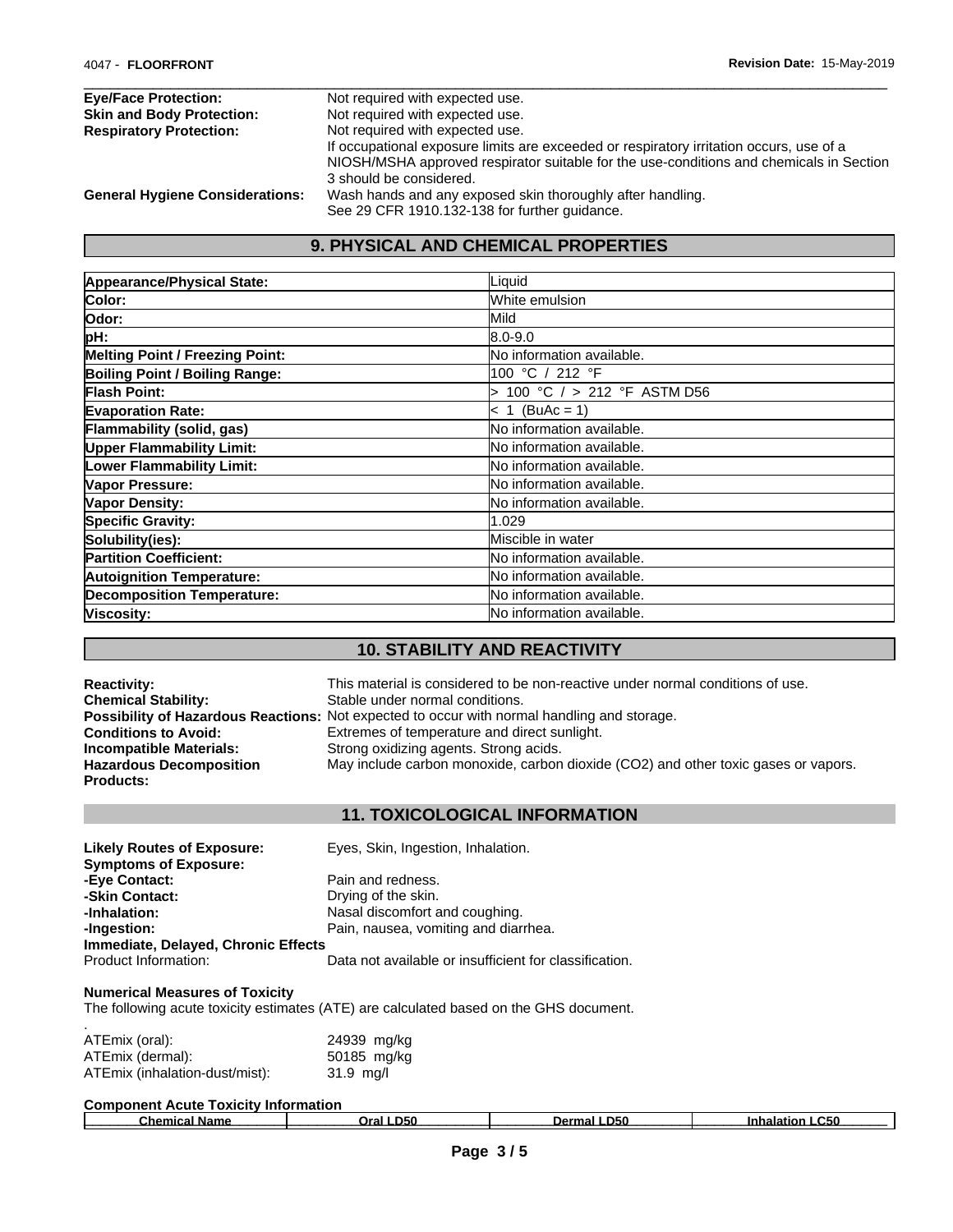**Ecotoxicity**

| Water<br>7732-18-5                        | $> 90$ mL/kg (Rat)      | Not Available           | Not Available                        |
|-------------------------------------------|-------------------------|-------------------------|--------------------------------------|
| Ethoxydiglycol<br>111-90-0                | $= 10502$ mg/kg (Rat)   | $= 9143$ mg/kg (Rabbit) | $> 5240$ mg/m <sup>3</sup> (Rat) 4 h |
| Tributoxyethyl Phosphate<br>78-51-3       | $=$ 3 g/kg (Rat)        | $> 16$ mL/kg (Rabbit)   | $> 6.4$ mg/L (Rat) 4 h               |
| PPG-2 Propyl Ether<br>29911-27-1          | $= 1620 \mu L/kg$ (Rat) | Not Available           | Not Available                        |
| Benzisothiazolinone<br>2634-33-5          | $= 1020$ mg/kg (Rat)    | Not Available           | Not Available                        |
| Dimethicone<br>63148-62-9                 | $> 24$ g/kg (Rat)       | Not Available           | Not Available                        |
| Methylchloroisothiazolinone<br>26172-55-4 | $= 481$ mg/kg (Rat)     | Not Available           | $= 1.23$ mg/L (Rat) 4 h              |

**Carcinogenicity:** No components present at 0.1% or greater are listed as to being carcinogens by ACGIH, IARC, NTP or OSHA.

### **12. ECOLOGICAL INFORMATION**

| <b>Chemical Name</b>                       | <b>Algae/Aquatic Plants</b>                                                                                                                                | Fish                                                                                                                                                                                                                                                                     | Toxicity to<br><b>Microorganisms</b> | <b>Crustacea</b>                                                                                                                                         |
|--------------------------------------------|------------------------------------------------------------------------------------------------------------------------------------------------------------|--------------------------------------------------------------------------------------------------------------------------------------------------------------------------------------------------------------------------------------------------------------------------|--------------------------------------|----------------------------------------------------------------------------------------------------------------------------------------------------------|
| Ethoxydiglycol<br>111-90-0                 | Not Available                                                                                                                                              | 10000: 96 h Lepomis<br>macrochirus mg/L LC50<br>static 19100 - 23900: 96 h<br>Lepomis macrochirus mg/L<br>LC50 flow-through 11400 -<br>15700: 96 h Oncorhynchus<br>mykiss mg/L LC50<br>flow-through 11600 - 16700:<br>96 h Pimephales promelas<br>mg/L LC50 flow-through | Not Available                        | 3940 - 4670: 48 h Daphnia<br>magna mg/L EC50                                                                                                             |
| <b>Tributoxyethyl Phosphate</b><br>78-51-3 | Not Available                                                                                                                                              | 10.4 - 12.0: 96 h Pimephales<br>promelas mg/L LC50<br>flow-through                                                                                                                                                                                                       | Not Available                        | Not Available                                                                                                                                            |
| Methylchloroisothiazolinone<br>26172-55-4  | $0.11 - 0.16$ : 72 h<br>Pseudokirchneriella<br>subcapitata mg/L EC50<br>static 0.03 - 0.13: 96 h<br>Pseudokirchneriella<br>subcapitata mg/L EC50<br>static | 1.6: 96 h Oncorhynchus<br>mykiss mg/L LC50<br>semi-static                                                                                                                                                                                                                | Not Available                        | 4.71: 48 h Daphnia magna<br>mg/L EC50 0.12 - 0.3: 48 h<br>Daphnia magna mg/L EC50<br>Flow through 0.71 - 0.99: 48<br>h Daphnia magna mg/L<br>EC50 Static |

Persistence and Degradability: No information available. **Bioaccumulation:** No information available.

**Other Adverse Effects:** No information available.

### **13. DISPOSAL CONSIDERATIONS**

**Disposal of Wastes:** Dispose of in accordance with federal, state and local regulations.<br>**Contaminated Packaging:** Dispose of in accordance with federal, state and local regulations. Dispose of in accordance with federal, state and local regulations.

#### **14. TRANSPORT INFORMATION**

**DOT:** Not Regulated **Proper Shipping Name:** Non-Hazardous Product **Special Provisions:** Shipping descriptions may vary based on mode of transport, quantities, package size, and/or origin and destination. Check with a trained hazardous materials transportation expert for information specific to your situation. **IMDG: Not Regulated**<br> **Proper Shipping Name:** Non-Hazardous Product **Proper Shipping Name:** Non-Hazardous Product **and the set of the set of the set of the set of the set of the set of the set of the set of the set of the set of the set of the set of the set of the set of the set of the se**